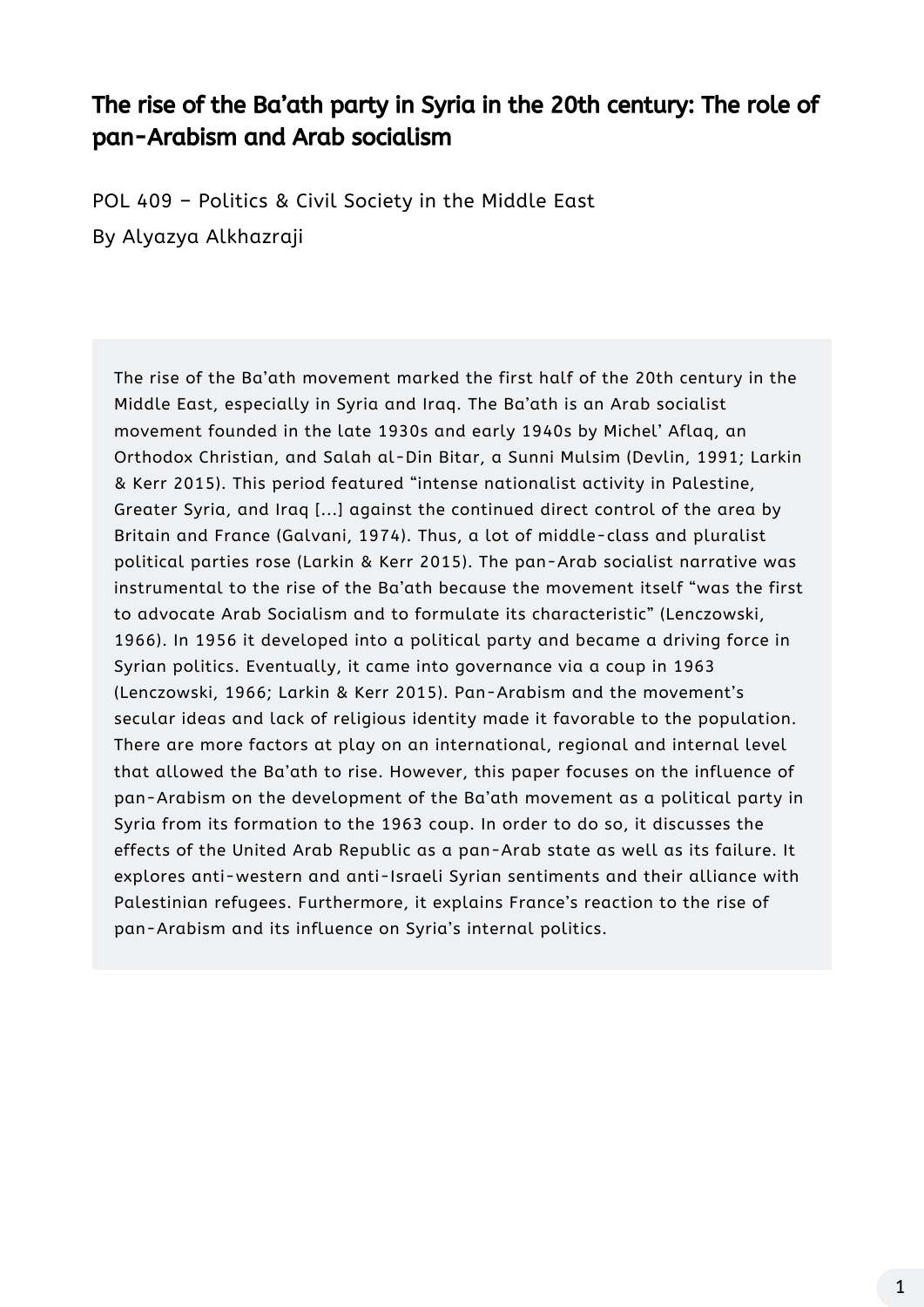European imperialism created a desire for self-determination amongst Arab countries under imperial rule, which led to a rise in Arab nationalism during the 1950s and the demand for self-governance (Lenczowski, 1966). Pan-Arabism and socialism were a strong reaction towards imperialism; specifically, the economic toll took on the mandate countries. Hence, Greater Syria witnessed a shift toward socialism during that time (Keilany, 1980; Lenczowski, 1966).

Under the French mandate, the unequal distribution in place from the Ottoman Empire worsened, as the French preferred the growth of privatized 'latifundia, ' which were vast agricultural lands. As a result, a small group of landowners, urban contractors, and tribal sheiks profited at the expense of the rest of the population (Keilany, 1980; Salem-Murdock, 2019). For instance, Keilany (1980) notes that the International Bank for Reconstruction and Development (IBRD) found that an estimate of 82% of the rural population was "either landless of owned […] less than 10 hectares." In addition, 13% of landowners held no more than 10 hectares, while 49% of landowners possessed over 100 hectares of land. Moreover, peasants working the land referred to as sharecroppers had to give a portion of their crops as rent. Often, they only received 30% of their harvests, which increases to 70% if they invested capital in addition to their labor (Keilany, 1980).

The United Arab Republic (UAR) was created in 1958 to cultivate Arab unity under the leadership of Egyptian President Gamal Abdel Nasser. That period witnessed the

institutionalization of Arab socialist ideologies; for example, land reforms took place, and the unequal distributions of private land that took place under the French mandate were reduced. Namely, they implemented laws such as The Agrarian Reform Law No. 161, which disallowed a single person to own more than "80 hectares of irrigated land and 300 hectares of rainfed land" (Keilany, 1980).

The Ba'ath's movement fundamental ideology, that " united Arab nation had been divided by imperialist intrusion, " confirmed with pan-Arabism ideas, which granted it support from a large fragment of the Syrian population (Galvani, 1974). Here, pan-Arab ideals allowed the movement to grow, especially when the UAR failed because it paved the way for the party to gain more influence.

The UAR was unsuccessful for two reasons. First, Egypt's insistence on being at the forefront of pan-Arabism with Nasser as the face of the movement created division within the state (Lenczowski, 1966). Regardless of their support for Arab unity, they disagreed on who ought to lead this movement; therefore, the UAR featured an internal competition over power (Torrey, 1970). Second, within Syria, they implemented the Egyptian agricultural model without altering it to fit Syrian land, which led to a reduction in crops and a decline in the agricultural sector (Keilany, 1980). As a result, Syria sought to break away from Egypt, which was realized in 1961. This was followed by the governance of Bashir Azmeh, who overturned the land reform laws and allowed landowners to possess 200 (irrigated) to 600 (non-irrigated) hectares of land (Keilany, 1980). Given that pan-Arab socialist thoughts were still prevalent, there was increased

## 1. Pan-Arabism & Arab Socialism

# 1.1 The United Arab Republic's role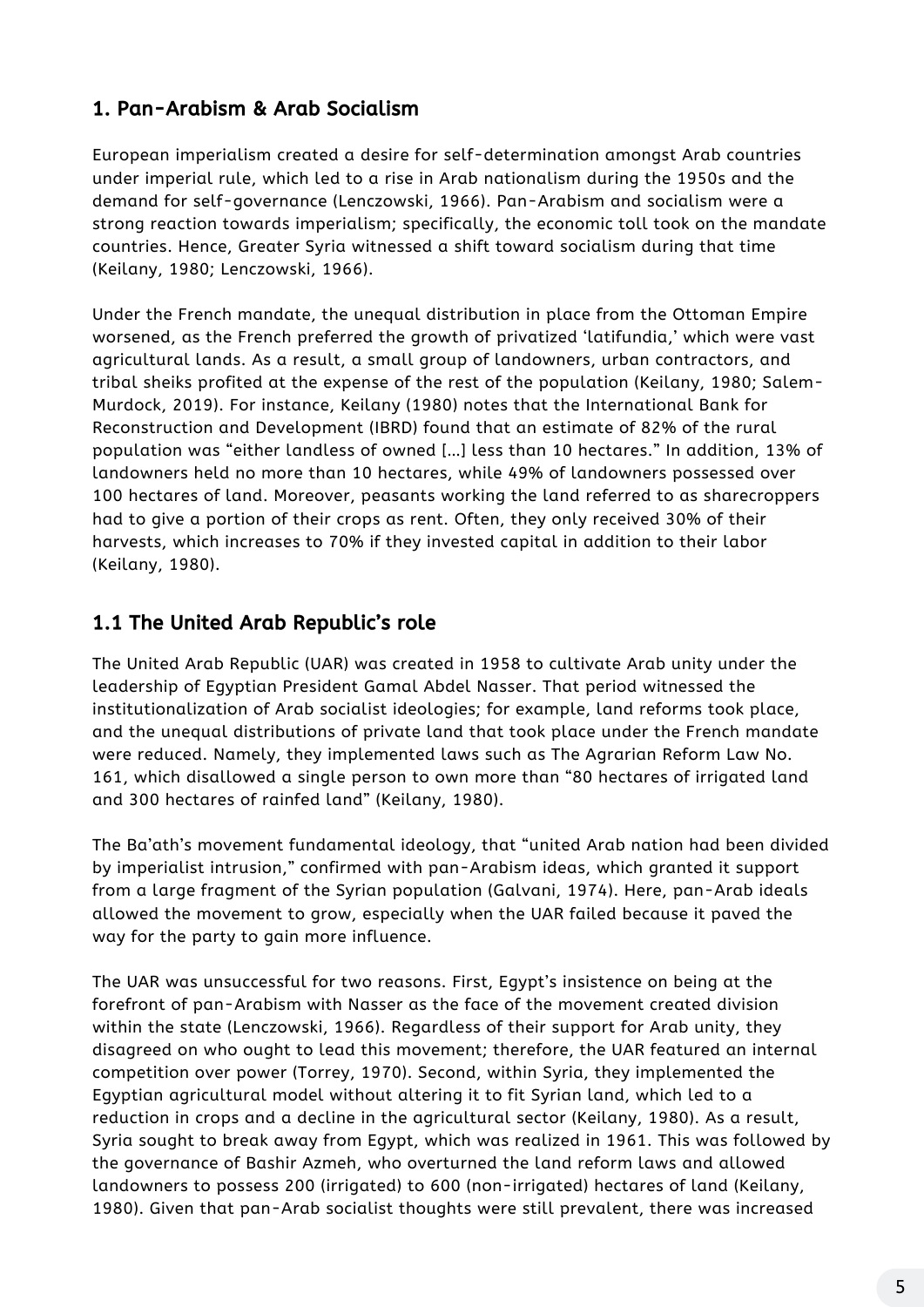frustration within the Syrian population. Subsequently, the Ba'ath party promised harsher land reform policies and to better cultivate the land, which resulted in a twoyear growth in the movement (Lenczowski, 1966).

The creation of Israel in 1948 raised anti-western sentiments and furthered Pan-Arabism and socialism (Torrey, 1970). Accordingly, the Ba'ath party established a Palestinian wing named Sa'iqah, which mobilized Palestinians and promoted guerilla actions against Israel. The party advocated for liberating Palestine and endorsed it as a "people's war" (Torrey, 1970; Brand, 1988). This resonated with the Syrian population who saw their struggle against western domination as a struggle against Israel due to the link between the two (Galvani, 1974). The feelings of oneness intensified due to pan-Arabism, and the Palestinian issue became a Syrian concern, especially since Palestine was part of Syria under the French mandate, "a permanent opposition to Zionism among Syrians" (Galvani, 1974). Syrian support for Palestine increased even more after the 1955 attacks on Gaza (Galvani, 1974).

Moreover, Palestinian refugees in Syria played a significant role in the rise of the Ba'ath movement as a political party. According to Brand (1988), after the 1948 Nakba, Syria took in an estimate of 90 thousand to 100 thousand Palestinians who were forced out of their homeland. At that time, Palestinians did not compromise more than 3% of the Syrian population; however, they were instrumental in helping the movement rise as a political (Brand, 1988). The Ba'ath party was successful in channeling "Palestinian political energies in Syria" (Brand, 1988). This was possible because, unlike neighboring countries, Syria made an effort to integrate them into Syrian social and economic structures. Thus, they were granted equal status to the Syrian citizens, which paved the way for their prominent participation in civil societies and then politics (Brand, 1988). For example, Syria allowed Palestinians to form unions and provided them with "forums for expressions of Palestinian national identity" (Brand, 1988). In addition, Syria allowed for 70% of Palestinians to live outside the camps, which furthered their integration in the country (Brand, 1988).

From 1839 to 1871, under Ottoman rule, Tanzimat reforms were implemented, which granted France and England capitulations including, making non-Muslims communities such as the Marinates, Druze, and Alawis subjects to the western countries (Lust, 2014). As a result, they were provided with western education, and subject to urbanizing, and held high positions in the military. After the Empire's collapse, Syria was under the French mandate, in which the Alawis and other minority groups were "granted political, social and economic privileges that were unavailable to it in Ottoman times" (Larkin & Kerr 2015). However, the Alawis benefited the most from the French mandate, as they were given more political autonomy and given their own state (Fildis, 2012).

Syria was swamped with Arab nationalism, which was developed by Sunni Muslims; thus, it was "articulated in explicitly Sunni Muslim terms" (Fildis, 2012; Larkin & Kerr, 2015). The French, as well as "Christians and heterodox Muslims, " including the Alawis, perceived the development of a sectarian form of pan-Arabism as a threat.

#### 1.2 Israel & Palestinian Refugees

## 1.3 France's influence & the Alawis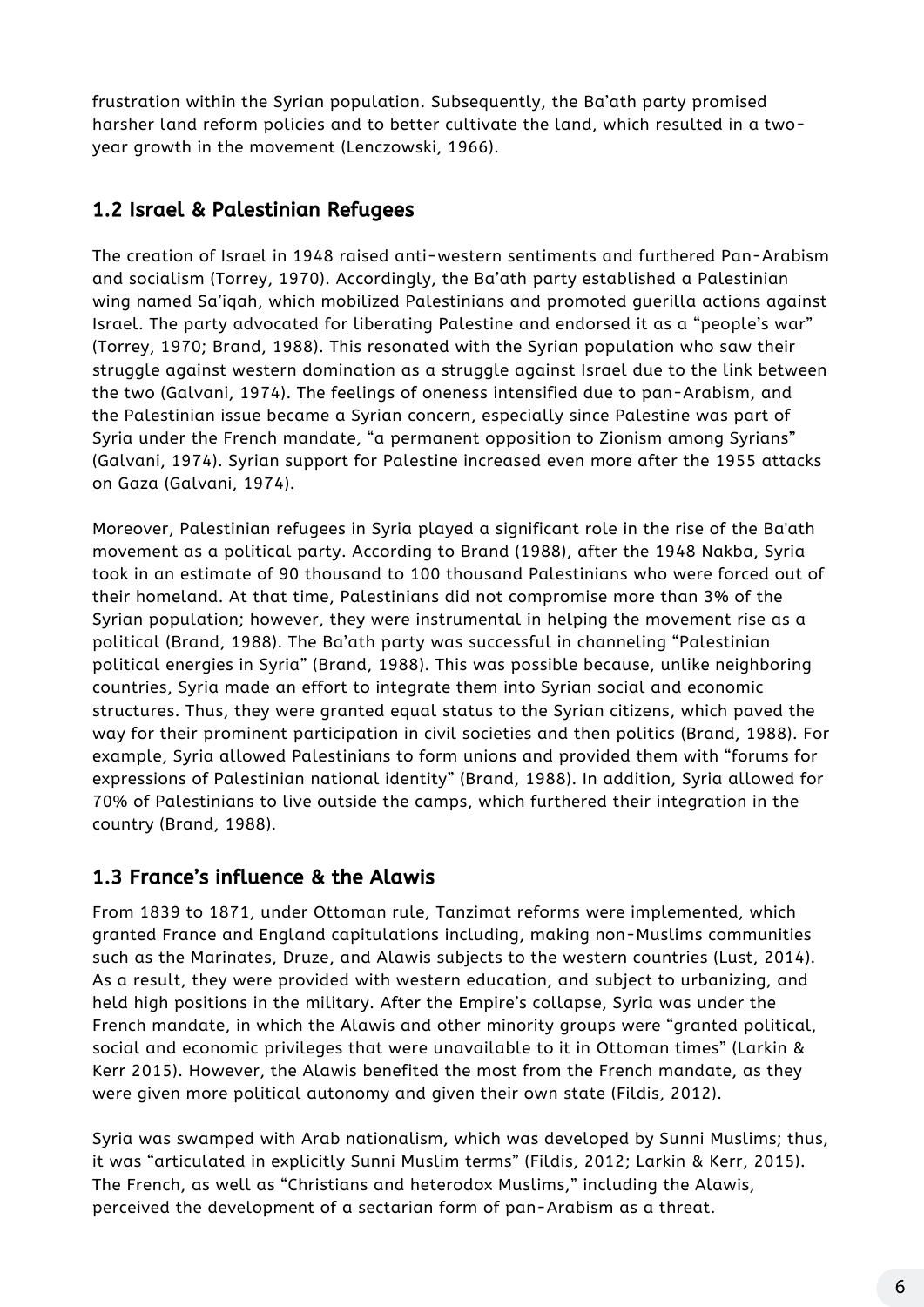This is because minorities felt excluded from the narrative, and hence, the Ba'ath's secular nature attracted non-Muslim minorities (Lenczowski, 1966). In addition, the Ba'aths advocated for equality based on being Arab rather than Sunni Muslims, and "promised other aspects of social reforms" (Galvani, 1974).

The French took the opportunity to combat this form of pan-Arabism by implementing a "divide-and-rule" strategy, which resulted in having Sunni Muslims dominating politics but underrepresented in the military. On the other hand, Alawis were overrepresented in highranking military positions military but limited politically; "regardless of constituting only 9.1% of the population, the Alawis held the majority of military positions high in the party (Fildis, 2012; Larkin & Kerr 2015). Thus, the French successfully increased tensions between the Alawis and Sunni Muslims increased, as there was a lack of a unified Syrian identity (Fildis, 2012). Their strategy worked to the advantage of the Ba'ath because the Alawis, who were behind the movement, were able to achieve adequate military power, which was developed further under the UAR (Fildis, 2012). This is significant because the Alawis were not simply a part of the Ba'ath party, but they administered it; once they've "risen to such prominence inside the armed forces and the Ba'ath that some started to refer to it as an "'Alawite plot' destined to take over Syria" (Khatib, Lefèvre & Qureshi, 2012).

Moreover, during the rise of pan-Arabism, the French supported the Ba'ath party and helped them gather support from other religious and ethnic minorities such as the Druze and Isma'ilis (Larkin & Kerr 2015). They backed the party's promise promised to secure the rights minorities received under the French mandate as well as integrate them in Syria's political and economic structure (Gambill, 2001). Consequently, by the 1960s, the party secured support from the entire Alawite community, which constituted 12% of the population. In addition, the party appealed to "workers and professionals" belonging to the public sector and "rural peasants, " especially minorities due to its "non-sectarian pan- Arabism, its interest in social reform, [and] anti-communism (Galvani, 1974; Gambill, 2001).

Pan-Arab socialist ideas were instrumental in the rise of the Ba'ath party in Syria. Its secular ideas, as well as its approach to people's concerns, as well as minorities' interests, granted it much support. It was able to appeal to an adequate proportion of the population, including a minority of Sunni Muslims. At its outset, Sunni Muslims were suspicious of Ba'athist ideology due to its secularism; however, it eventually appealed to some of them because of the Ba'ath's acknowledgment of "Islam as an embodiment of Arab national genius" (Galvani, 1974; Lenczowski, 1966). In addition, it was more appealing than their competing parties; namely, the Syrian Social Nationalist Party (SSNP), which was led by a Christian and the Muslim Brotherhood (Larkin & Kerr 2015). This is because the SSNP was eventually suppressed in 1949, and its leader was executed. In addition, regardless of their nationalism, the Muslim Brotherhood sought to maintain Islamic culture as the basis of Syrian society (Galvani, 1974). The party utilized the failure of the UAR and Azmeh reversal of previous land reforms to gain rural peasant and workers' support that constituted more than half of the population (Galvani, 1974). They set up several organizations to gather support from various sects of society, including a Women's federation, peasant movements, and trade unions, as well as organized student youth movements (Galvani, 1974). This enabled the Ba'ath to address diverse interests with their pan-Arab socialist narrative.

#### Conclusion